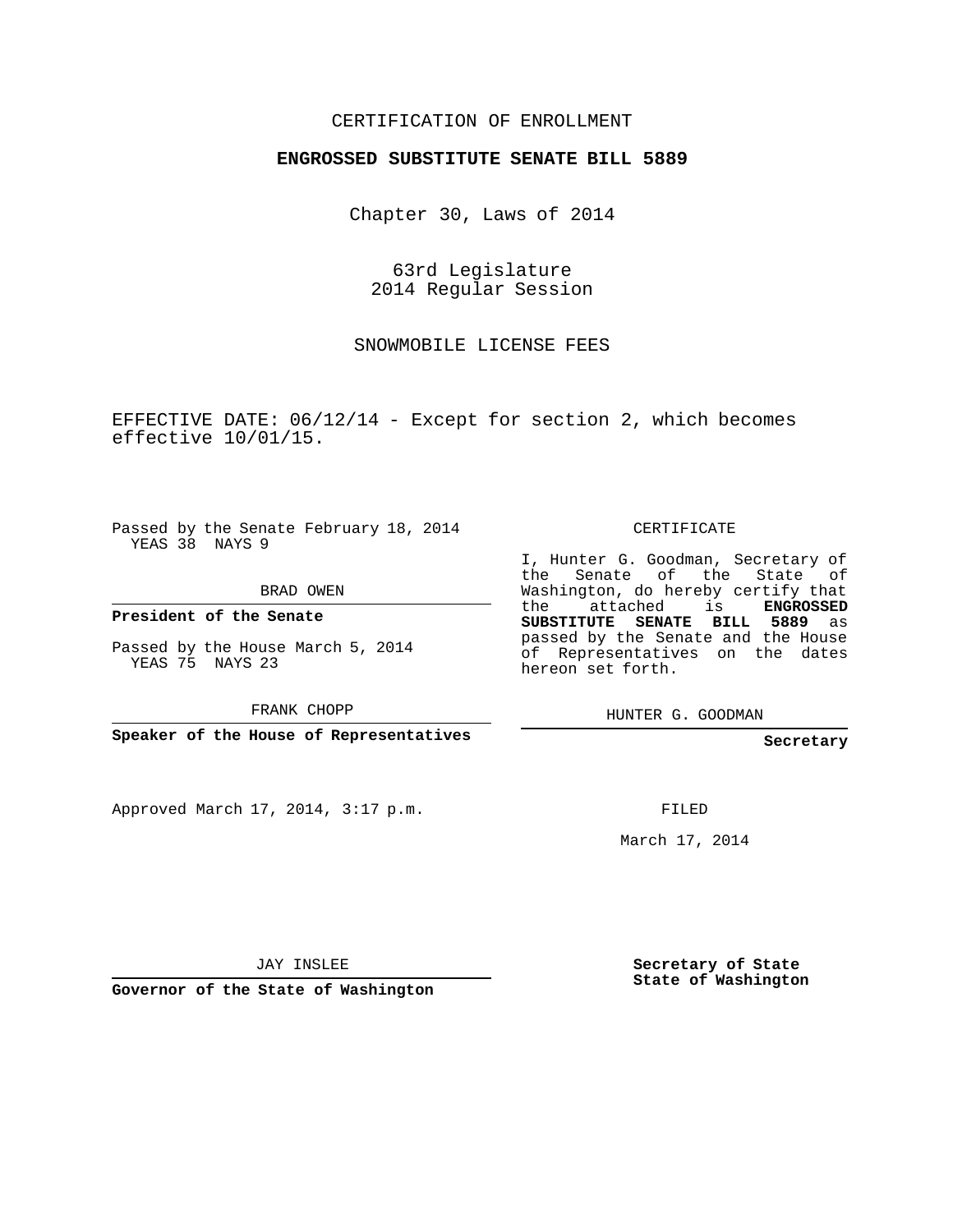## **ENGROSSED SUBSTITUTE SENATE BILL 5889** \_\_\_\_\_\_\_\_\_\_\_\_\_\_\_\_\_\_\_\_\_\_\_\_\_\_\_\_\_\_\_\_\_\_\_\_\_\_\_\_\_\_\_\_\_

\_\_\_\_\_\_\_\_\_\_\_\_\_\_\_\_\_\_\_\_\_\_\_\_\_\_\_\_\_\_\_\_\_\_\_\_\_\_\_\_\_\_\_\_\_

Passed Legislature - 2014 Regular Session

## **State of Washington 63rd Legislature 2014 Regular Session**

**By** Senate Ways & Means (originally sponsored by Senators Nelson, Schlicher, Fain, Hatfield, Hewitt, Fraser, and Kohl-Welles)

READ FIRST TIME 04/26/13.

1 AN ACT Relating to snowmobile license fees; amending RCW 46.17.350 2 and 46.17.350; creating new sections; providing an effective date; and 3 providing an expiration date.

4 BE IT ENACTED BY THE LEGISLATURE OF THE STATE OF WASHINGTON:

 5 **Sec. 1.** RCW 46.17.350 and 2013 2nd sp.s. c 23 s 19 are each 6 amended to read as follows:

 (1) Before accepting an application for a vehicle registration, the department, county auditor or other agent, or subagent appointed by the director shall require the applicant, unless specifically exempt, to pay the following vehicle license fee by vehicle type:

| 11 | <b>VEHICLE TYPE</b>               | <b>INITIAL FEE</b> | <b>RENEWAL FEE</b> | <b>DISTRIBUTED UNDER</b> |
|----|-----------------------------------|--------------------|--------------------|--------------------------|
| 12 | (a) Auto stage, six seats or less | \$30.00            | \$30.00            | RCW 46.68.030            |
| 13 | (b) Camper                        | \$4.90             | \$ 3.50            | RCW 46.68.030            |
| 14 | (c) Commercial trailer            | \$34.00            | \$30.00            | RCW 46.68.035            |
| 15 | (d) For hire vehicle, six seats   | \$30.00            | \$30.00            | RCW 46.68.030            |
| 16 | or less                           |                    |                    |                          |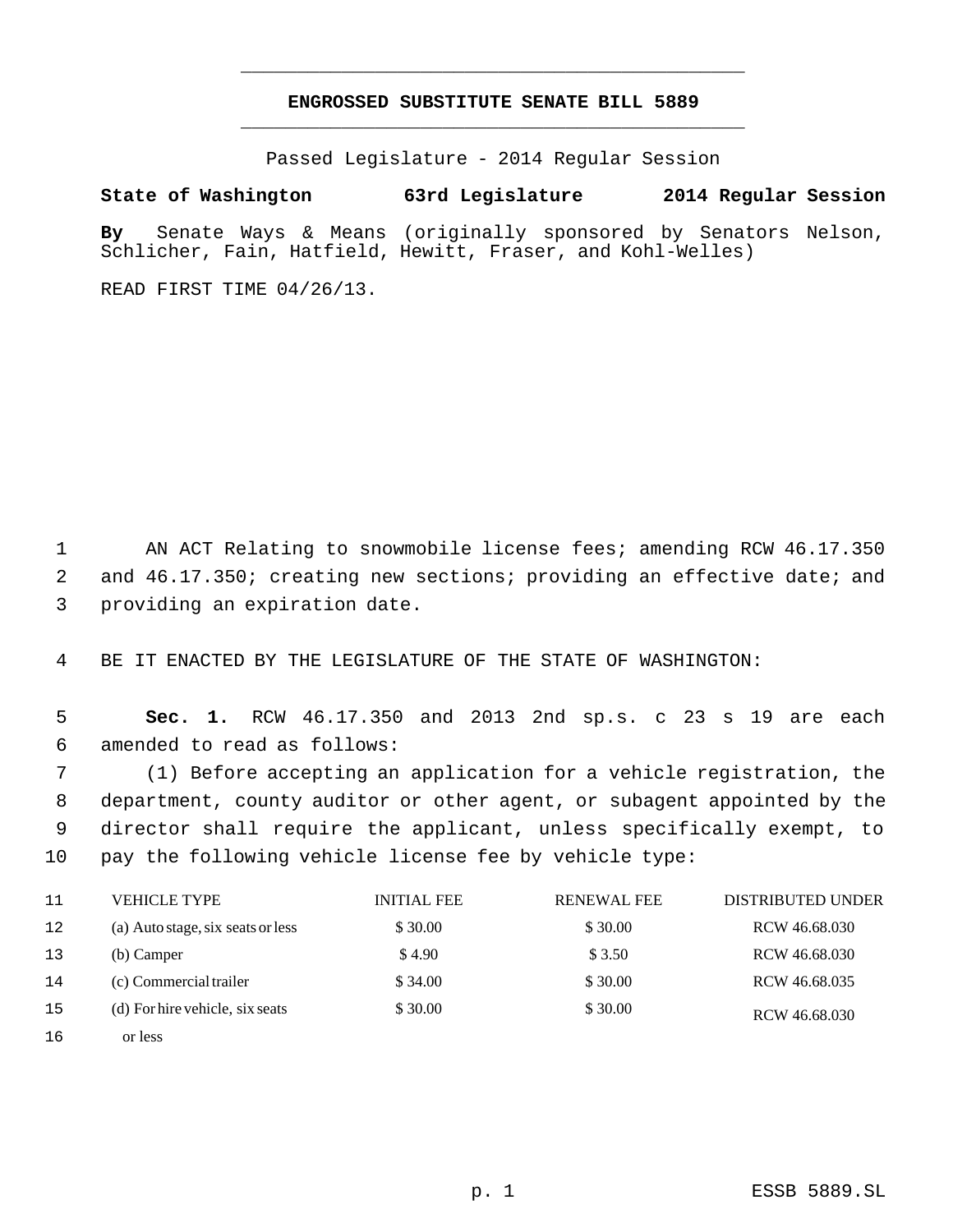| 1  | (e) Mobile home (if registered)  | \$30.00           | \$30.00           | RCW 46.68.030 |
|----|----------------------------------|-------------------|-------------------|---------------|
| 2  | (f) Moped                        | \$30.00           | \$30.00           | RCW 46.68.030 |
| 3  | $(g)$ Motor home                 | \$30.00           | \$30.00           | RCW 46.68.030 |
| 4  | (h) Motorcycle                   | \$30.00           | \$30.00           | RCW 46.68.030 |
| 5  | (i) Off-road vehicle             | \$18.00           | \$18.00           | RCW 46.68.045 |
| 6  | (j) Passenger car                | \$30.00           | \$30.00           | RCW 46.68.030 |
| 7  | (k) Private use single-axle      | \$15.00           | \$15.00           | RCW 46.68.035 |
| 8  | trailer                          |                   |                   |               |
| 9  | (l) Snowmobile                   | \$((30.00)) 40.00 | \$((30.00)) 40.00 | RCW 46.68.350 |
| 10 | (m) Snowmobile, vintage          | \$12.00           | \$12.00           | RCW 46.68.350 |
| 11 | (n) Sport utility vehicle        | \$30.00           | \$30.00           | RCW 46.68.030 |
| 12 | (o) Tow truck                    | \$30.00           | \$30.00           | RCW 46.68.030 |
| 13 | (p) Trailer, over 2000 pounds    | \$30.00           | \$30.00           | RCW 46.68.030 |
| 14 | (q) Travel trailer               | \$30.00           | \$30.00           | RCW 46.68.030 |
| 15 | (r) Wheeled all-terrain vehicle, | \$12.00           | \$12.00           | RCW 46.09.540 |
| 16 | on-road use                      |                   |                   |               |
| 17 | (s) Wheeled all-terrain vehicle, | \$18.00           | \$18.00           | RCW 46.09.510 |
| 18 | off-road use                     |                   |                   |               |

 (2) The vehicle license fee required in subsection (1) of this section is in addition to the filing fee required under RCW 46.17.005, and any other fee or tax required by law.

 **Sec. 2.** RCW 46.17.350 and 2013 2nd sp.s. c 23 s 19 are each amended to read as follows:

 (1) Before accepting an application for a vehicle registration, the department, county auditor or other agent, or subagent appointed by the director shall require the applicant, unless specifically exempt, to pay the following vehicle license fee by vehicle type:

| 28            | VEHICLE TYPE                      | <b>INITIAL FEE</b> | <b>RENEWAL FEE</b> | <b>DISTRIBUTED UNDER</b> |
|---------------|-----------------------------------|--------------------|--------------------|--------------------------|
| 29            | (a) Auto stage, six seats or less | \$30.00            | \$30.00            | RCW 46.68.030            |
| 30            | (b) Camper                        | \$4.90             | \$ 3.50            | RCW 46.68.030            |
| 31            | (c) Commercial trailer            | \$34.00            | \$30.00            | RCW 46.68.035            |
| 32            | (d) For hire vehicle, six seats   | \$30.00            | \$30.00            | RCW 46.68.030            |
| $\sim$ $\sim$ |                                   |                    |                    |                          |

 or less